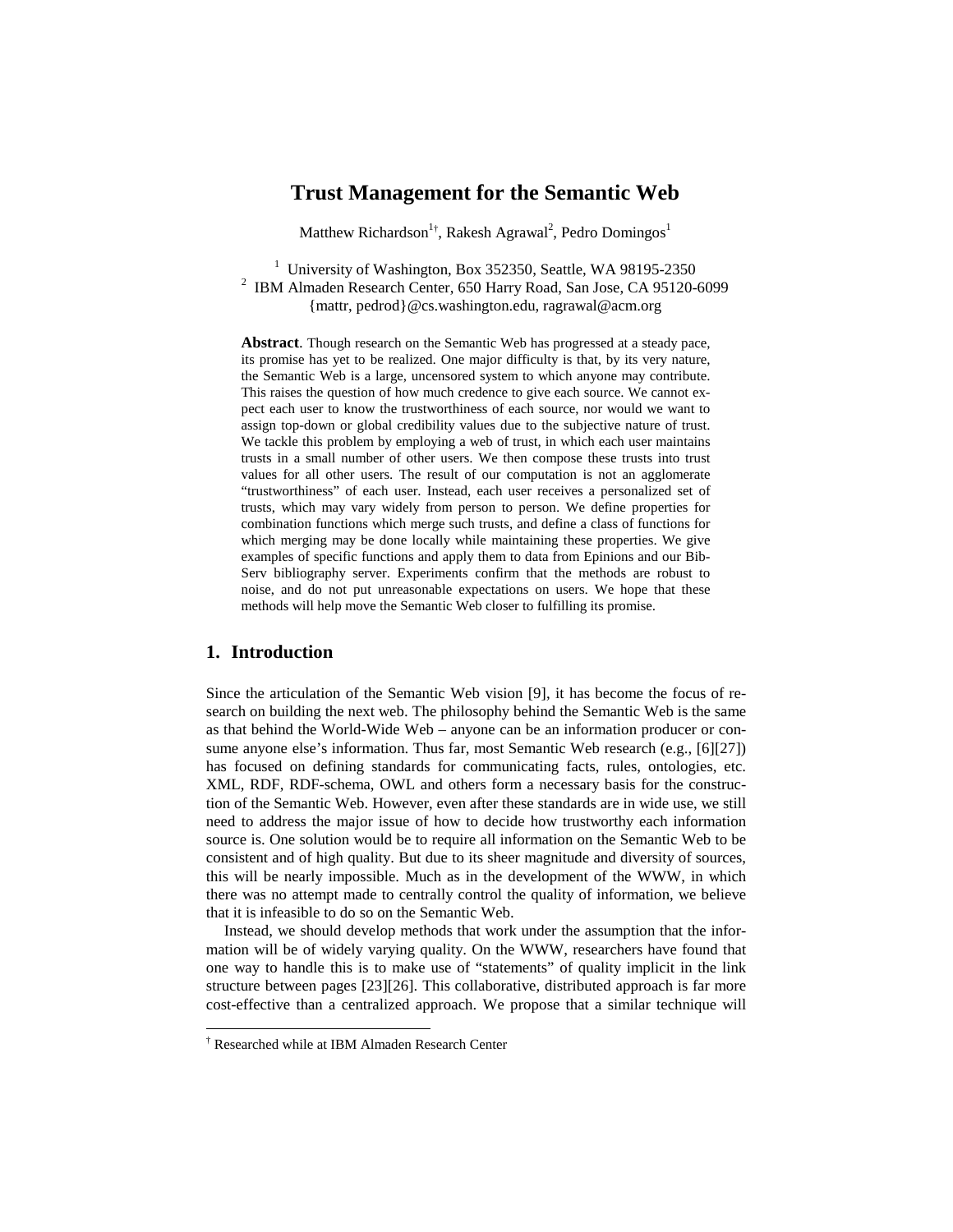work on the Semantic Web, by having each user explicitly specify a (possibly small) set of users she trusts. The resulting web of trust may be used recursively to compute a user's trust in any other user (or, more precisely, in any other user in the same connected component of the trust graph). Note that, unlike PageRank, the result of our computation is not an agglomerate "trustworthiness" of each user. Instead, each receives her own personalized set of trusts, which may be vastly different from person to person. In this paper, we propose and examine some methods for such a computation.

In Section 2 we formulate a model that explicitly has the dual notions of *trust* and *belief*. Then, in Sections 3, 4, and 5, we define the meaning of belief combination under two different interpretations, and show an equivalence between the two. We also show a correspondence between combining beliefs and trusts that allows the use of whichever is more computationally efficient for the given system. We then give experimental results that show that our methods work across a wide variation of user quality and noise. We conclude with a discussion of related and future work.

# **2. Model**

We assume content on the Semantic Web is (explicitly or implicitly) in the form of logical assertions. If all these assertions are consistent and believed with certainty, a logical calculus can be used to combine them. If not, a probabilistic calculus may be used (e.g., knowledge-based model construction [25]). However, our focus here is not on deriving beliefs for new statements given an initial set of statements. Rather, we propose a solution to the problem of establishing the degree of belief in a statement that is explicitly asserted by one or more sources on the Semantic Web. These beliefs can then be used by an appropriate calculus to compute beliefs in derived statements. Our basic model is that a user's belief in a statement should be a function of her trust in the sources providing it. Given each source's belief in the statement and the user's trust in each source, the user's belief in the statement can be computed in many different ways, corresponding to different models of how people form their beliefs. The framework presented in this paper supports a wide variety of combination functions, such as linear pool [17][18], noisy OR [28], and logistic regression [4]. We view the coefficients in these functions (one per source) as measuring the user's trust in each source, 1 and answer the question: how can a user decide how much to trust a source she does not know directly? Our answer is based on recursively propagating trust: if A has trust  $u$  in B and B has trust  $v$  in C, then A should have some trust  $t$  in C that is a function of  $u$  and  $v$ . We place restrictions on allowable methods for combining trusts that enable the efficient and local computation of derived trusts. Similar restrictions on belief combination allow it to also be done using only local information.<sup>2</sup>

Consider a system of N users who, as a whole, have made M statements. Since we consider statements independently, we introduce the system as if there is only one.

<sup>1</sup> Trust is, of course, a complex and multidimensional phenomenon, but we make a start in this paper by embodying it in a single numeric coefficient per user-source pair.

 $2 \text{ while this may not guarantee the probabilistic soundness of the resulting beliefs, we believe it.}$ is necessary for scalability on the size of the Web, and our experiments indicate it still produces useful results. Scalable probabilistic approximations are a direction for future research.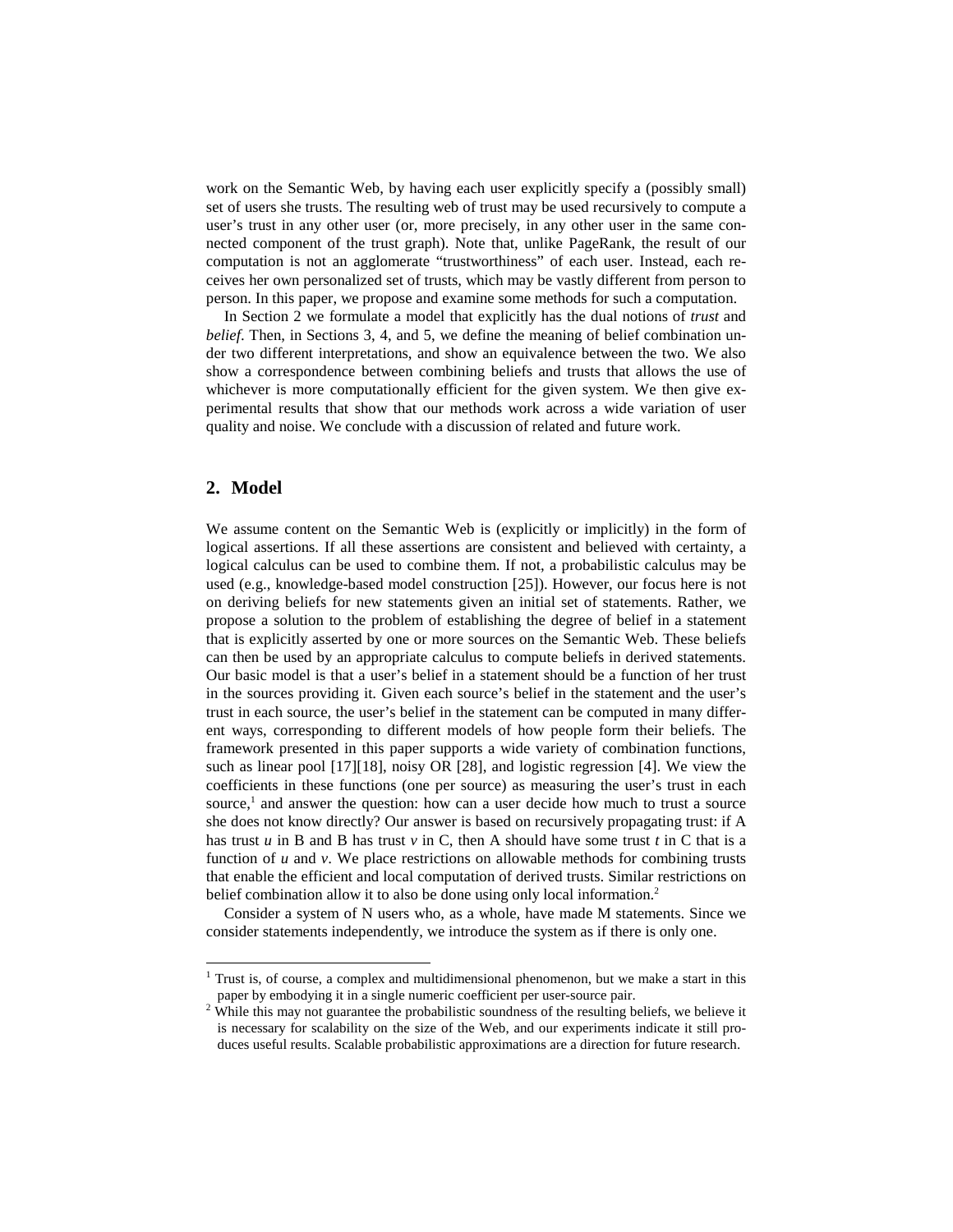**Beliefs.** Any user may assert her *personal belief* in the statement, which is taken from [0,1]. A high value means that the statement is accurate, credible, and/or relevant. Let  $b_i$  represent user *i*'s personal belief in the statement. If user *i* has not provided one, we set  $b_i$  to 0. We refer to the collection of personal beliefs in the statement as the column vector **b** (see Section 8 for a discussion on more complex beliefs and trusts).

**Trusts**. User *i* may specify a *personal trust*, *tij* , for any user *j*. Trust is also a value taken from [0,1], where a high value means that the user is credible, trustworthy, and/or shares similar interests. If unspecified, we set  $t_{ij}$  to be 0. Note that  $t_{ij}$  need not equal *tji* . The collection of personal trusts can be represented as a N×N matrix **T**. We write  $t_i$  to represent the row vector of user *i*'s personal trusts in other users.

**Merging**. The web of trust provides a structure on which we may compute, for any user, their belief in the statement. We will refer these as *merged beliefs* ( $\vec{b}$ ), to distinguish them from the user-specified *personal beliefs* (**b**). The trust between any two users is given by the *merged trusts matrix*  $(T)$ , as opposed to the user-specified *personal trusts matrix* (**T**).

## **3. Path Algebra Interpretation**

In order to compute merged beliefs efficiently, we first make the simplifying assumption that a merged belief depends only on the paths of trust between the user and any other user with a personal belief in the statement. In Section 4 we consider an alternative probabilistic interpretation. For the moment, we consider only acyclic graphs (we generalize later to cyclic graphs).

Borrowing from generalized transitive closure literature [3], we define merged beliefs under the path algebra interpretation with the following conceptual computation:

- 1.Enumerate all (possibly exponential number of) paths between the user and every user with a personal belief in the statement.
- 2.Calculate the belief associated with each path by applying a *concatenation function* to the trusts along the path and also the personal belief held by the final node.
- 3.Combine those beliefs with an *aggregation function*.

(See Figure 1). Some possible concatenation functions are multiplication and minimum value. Some possible aggregations functions are addition and maximum value. Various combinations lead to plausible belief-merging calculations such as measuring the mostreliable path or the maximum flow between the user and the statement.

Let  $\circ$  and  $\circ$  represent the concatenation and aggregation functions respectively. For example,  $t_{ik} \circ t_{kj}$  is the amount that user *i* trusts user  $j$  *via*  $k$ , and the amount that  $i$  trusts  $j$  via



Figure 1: Path Algebra belief merging on an example web of trust.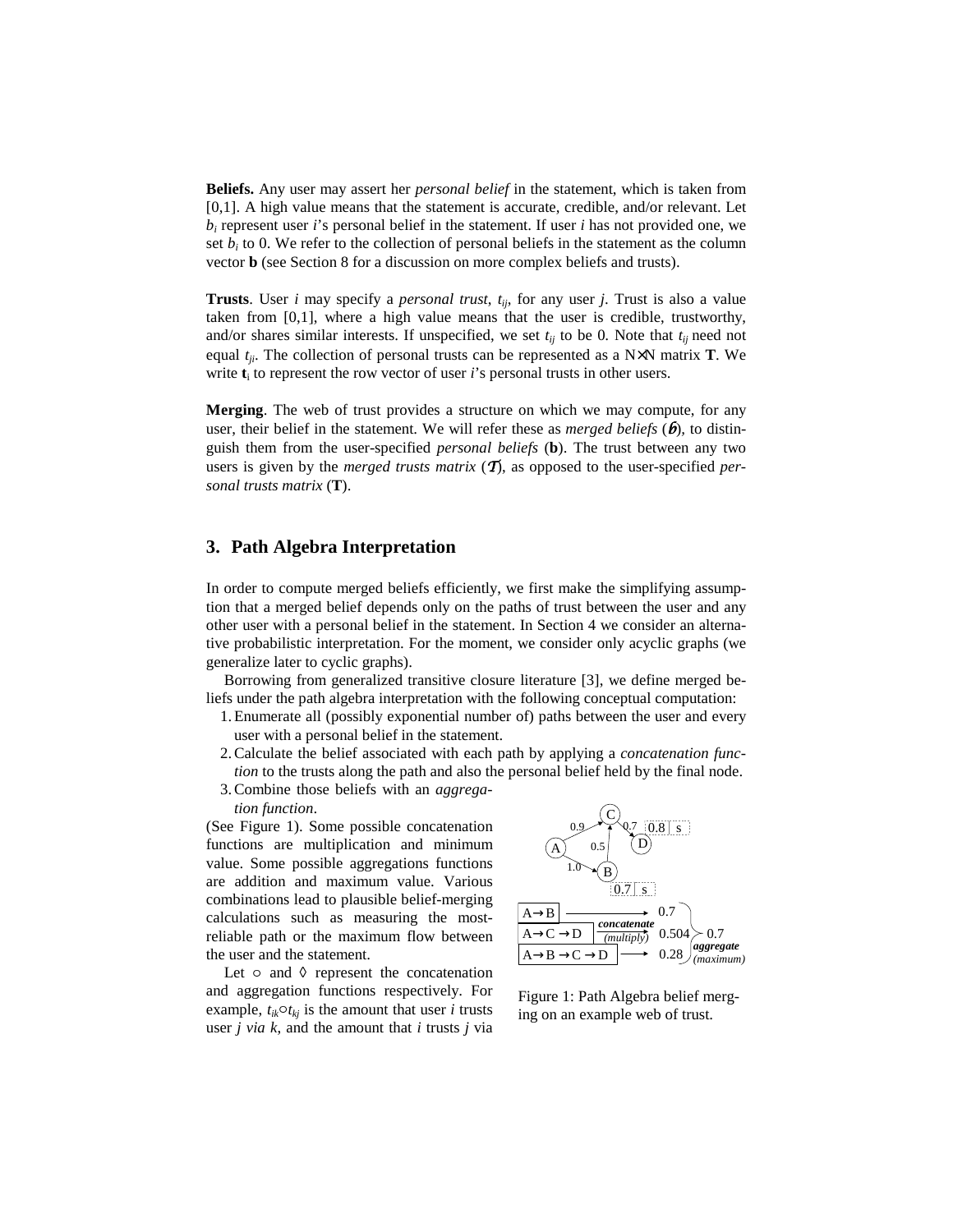any single other node is  $\Diamond(\forall k: t_{ik} \circ t_{kj})$ . If  $\Diamond$  is addition and  $\circ$  is multiplication, then  $\Diamond$  $\forall k: t_{ik} \circ t_{kj}$ ) =  $\sum_{k} t_{ik} t_{kj}$ . We define the matrix operation **C**=**A•B** such that  $\mathbf{C}_{ij} = \delta(\forall k$ :  $A_{ik} \circ B_{kj}$ ). Note that for the previous example,  $\mathbf{A} \bullet \mathbf{B}$  is simply matrix multiplication.

#### **3.1 Local Belief Merging**

The global meaning of beliefs given above assumes a user has full knowledge of the network including the personal trusts between all users, which is practically unreasonable. Can we instead merge beliefs locally while keeping the same global interpretation? Following [3], let *well-formed decomposable path problems* be defined as those for which  $\Diamond$  is commutative and associative, and  $\circ$  is associative and distributes over  $\Diamond$ (The above examples for  $\Diamond$  and  $\circ$  all result in well-formed path problems). These may be computed using *generalized transitive closure* algorithms, which use only local information. One such algorithm is as follows:

- 1.  $\boldsymbol{b}^{(0)} = \mathbf{b}$
- 2.  $\mathbf{b}^{(n)} = \mathbf{T} \bullet \mathbf{b}^{(n-1)}$ , or alternatively,  $\mathcal{A}^{(n)} = \mathcal{O}(\forall k : t_{ik} \circ \mathcal{A}^{(n-1)})$
- 3. Repeat step 2 until  $\boldsymbol{b}^{(n)} = \boldsymbol{b}^{(n-1)}$

(where  $\boldsymbol{b}^{(i)}$  represents the value of  $\boldsymbol{b}$  in iteration *i*. Recall  $\boldsymbol{b}$  are the merged beliefs)

Notice that in step 2, the user needs only the merged beliefs of her immediate neighbors, which allows her to merge beliefs *locally* while keeping the same *global* interpretation. We will use the term *belief combination function* to refer to the above algorithm and some selection of  $\circ$  and  $\lozenge$ .

#### **3.2 Strong and Weak Invariance**

Refer to Figure 2 (*Case I*). Suppose a node is removed from the web of trust, and the edges to it are redirected to its trusted nodes (combining the trusts). If the merged beliefs of the remaining users remain unchanged, we say the belief combination function has *weak global invariance*. The path interpretation has this important property.



Figure 2: Strong and weak invariance.

We can imagine another property that may be desirable. Again refer to Figure 2 (*Case II*). If we add an arc of trust directly from A to C, and the trust between A and C is unchanged, we say that the belief combination function has *strong global invariance.* Any belief combination function with weak invariance for which the aggregation function is also *idempotent* (meaning,  $\mathcal{O}(x, x) = \mathcal{O}(x)$ ), will have strong invariance. This follows from the fact that the aggregation function is associative. Interestingly, whether or not the aggregation function must be idempotent is the primary difference between Agrawal's well-formed decomposable path problems [3] and Carre's path algebra [11] (also related is the definition of a closed semiring in [5]). One example of a belief combination function with strong global invariance is the one defined with  $\Diamond$ as maximum and  $\circ$  as multiplication.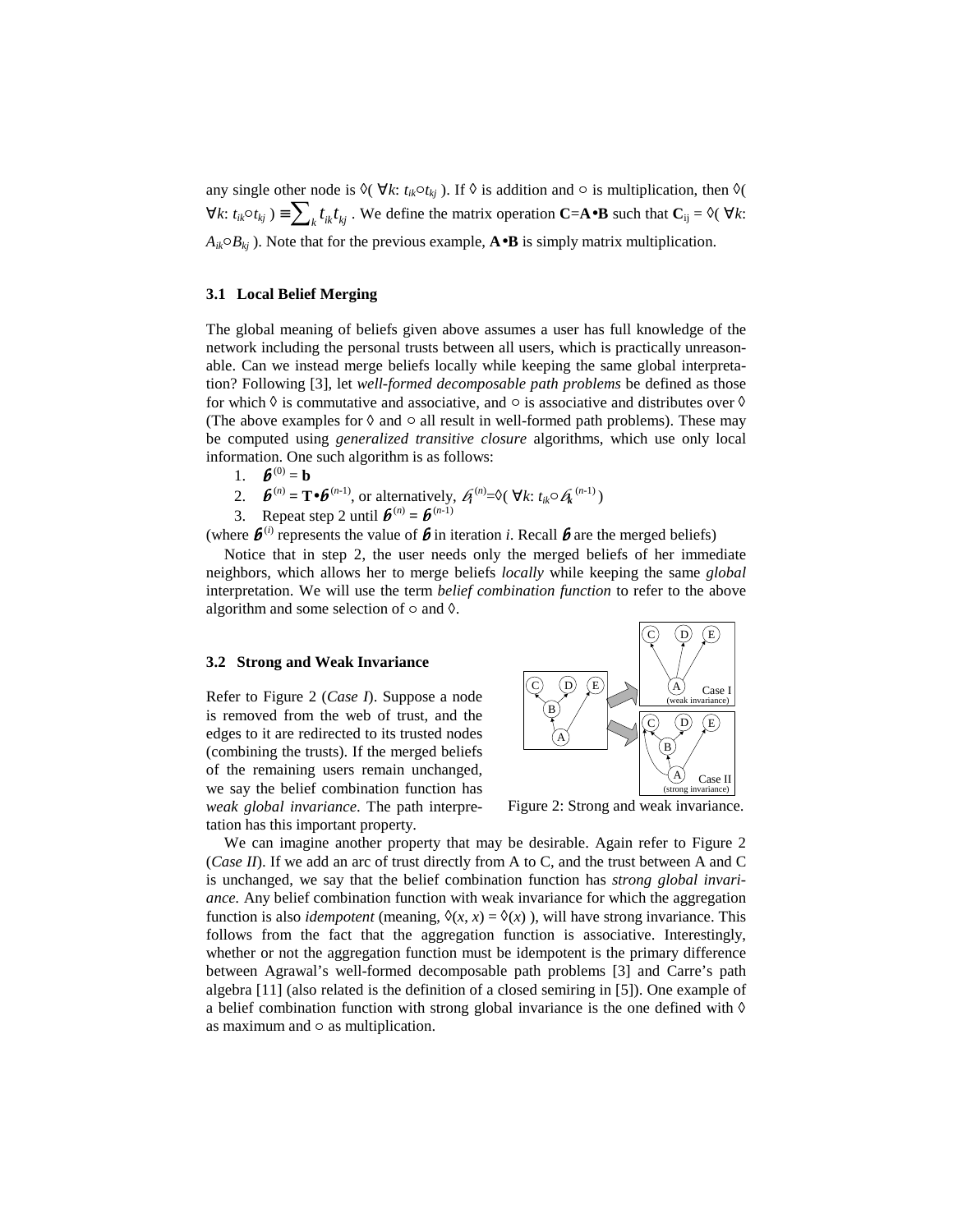#### **3.3 Merging Trusts**

The majority of the belief merging calculation involves the concatenation of chains of trust. Beliefs only enter the computation at the endpoint of each path. Instead of merging beliefs, can we merge trusts and then reuse these to calculate merged beliefs?

We define the interpretation of globally merged trusts in the same way as was done for beliefs: the trust between user *i* and user *j* is an aggregation function applied to the concatenation of trust along every path between them. It falls directly from path algebra that, if  $\Diamond$  is commutative and associative, and  $\circ$  is associative and distributes over , then we can combine trusts locally while still maintaining global meaning:

 $\boldsymbol{\mathcal{T}}^{(0)} = \mathbf{T}$ ,  $\boldsymbol{\mathcal{T}}^{(n)} = \mathbf{T} \cdot \boldsymbol{\mathcal{T}}^{(n-1)}$ , Repeat until  $\boldsymbol{\mathcal{T}}^{(n)} = \boldsymbol{\mathcal{T}}$ Repeat until  $\boldsymbol{\mathcal{T}}^{(n)} = \boldsymbol{\mathcal{T}}^{(n-1)}$  $(\boldsymbol{\mathcal{T}}^{(i)}$  is the value of  $\boldsymbol{\mathcal{T}}$  in iteration *i*. Recall  $\boldsymbol{\mathcal{T}}$  is the matrix of merged trusts). To perform the computation, a user needs only to know her neighbors' merged trusts. This leads us to the following theorem, which states that, for a wide class of functions, merging trusts accomplishes the same as merging beliefs (the proof is in the Appendix)

**Theorem 1:** If  $\Diamond$  is commutative and associative, and  $\circ$  is associative and distributes over  $\Diamond$ , and **T**, **T**, **b**, and *b* are as above, then **T•**  $b = T \bullet b$ .

### **3.4 Cycles**

Thus far, we have assumed the graph is acyclic. However, it is improbable that a web of trust will be acyclic. Indeed, the Epinions web of trust (see Section 6.1) is highly connected and cyclic. Borrowing terminology from path algebra, we define a combination function as *cycle-indifferent* if it is not affected by introducing a cycle in the path between two users. With cycle indifference, the aggregation over infinite paths will converge, since only the (finite number of) paths without cycles affect its calculation.

**Proposition 1**: All of the results and theorems introduced thus far are applicable to cyclic graphs if  $\Diamond$  and  $\circ$  define a cycle-indifferent path problem.

On cyclic graphs, a combination function that is not cycle-indifferent has the questionable property that a user may be able to affect others' trusts in him by modifying her own personal trusts. However, requiring a cycle-indifferent combination function may be overly restrictive. In Section 4 we explore an alternative interpretation that allows the use of combination functions that are not cycle-indifferent.

### **3.5 Selection of Belief Combination Function**

The selection of belief combination function may depend on the application domain, desired belief and cycle semantics, and the expected typical social behavior in that domain. The ideal combination function may be user-dependent. For the remainder of the paper, we will always use multiplication for concatenation, though in the future we would like to explore other functions (such as the minimum value). The following is a brief summary of three different aggregation functions we have considered.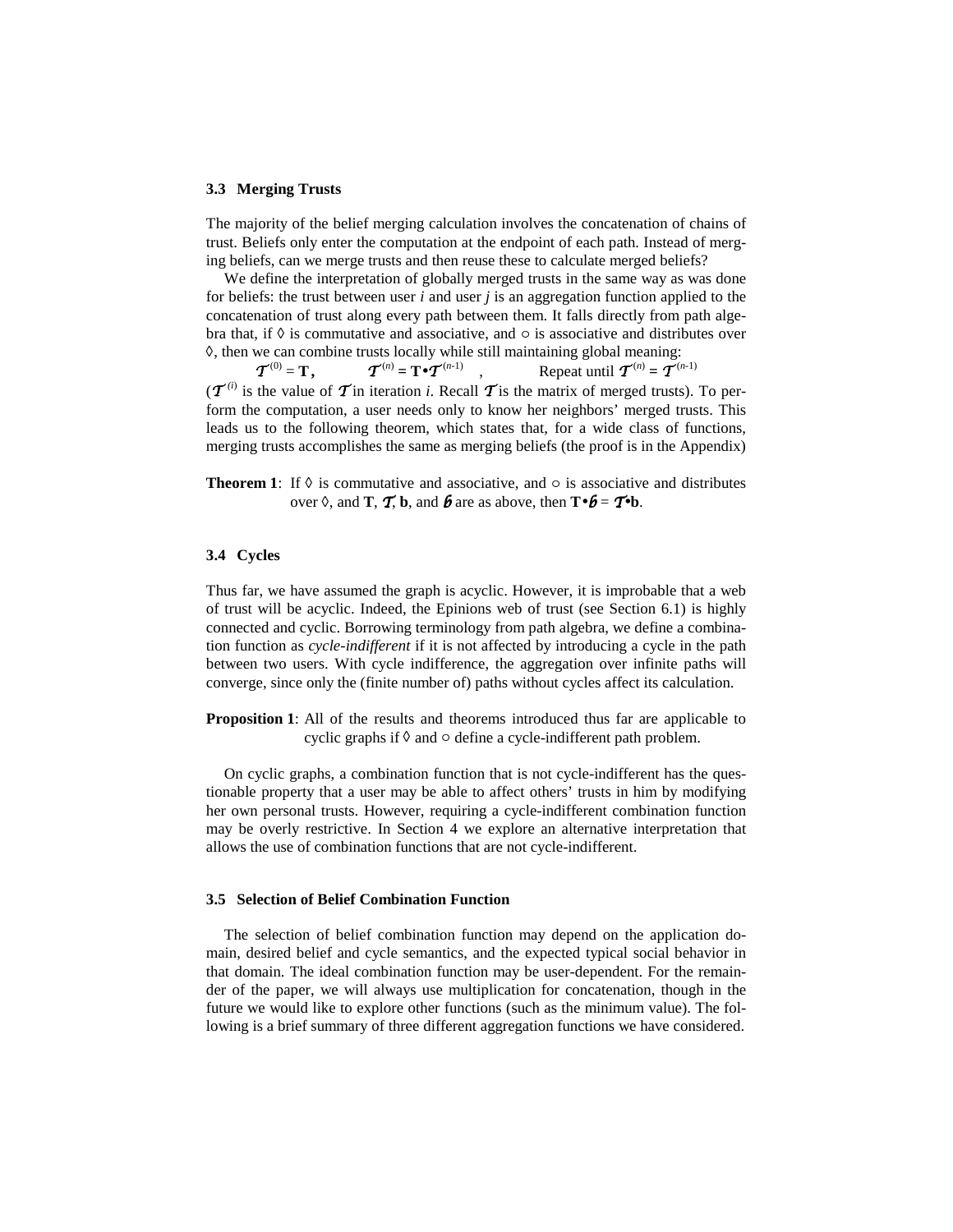**Maximum Value.** Using maximum to combine beliefs is consistent with fuzzy logic, in which it has been shown to be the most reasonable function for performing a generalized *or* operation over [0,1] valued beliefs [8]. Maximum also has the advantages that it is cycle-indifferent, strongly consistent, and naturally handles missing values (by letting them be 0). With maximum, the user will believe anything believed by at least one of the users she trusts – a reasonable, if not overly optimistic, behavior.

**Minimum Value.** Minimum is not cycle-indifferent. In fuzzy logic, minimum value is used to perform the *and* operation. With minimum, the user will only believe a statement if it is believed by all of the users she trusts.

**Average.** Average does not satisfy the requirements for a well-formed path algebra outlined above (average is not associative). However, average can still be computed by using two aggregation functions: sum and count (count simply returns the number of paths by summing 1's). By passing along these two values, each node can locally compute averages. Average is not cycle-indifferent.

#### **3.6 Computation**

Since cycle-indifferent, weakly consistent combination functions are well-formed path problems,  $\boldsymbol{\delta}$  and  $\boldsymbol{\mathcal{T}}$  may be computed using standard transitive closure algorithms. The simplest of these is the semi-naïve algorithm [7], which runs in  $O(N^4)$  time, and essentially prescribes repeated application of the belief update equation. If running as a peer-to-peer system, the semi-naïve algorithm may be easily parallelized, requiring  $O(N^3)$  computations per node [2]. Another algorithm is the Warshall algorithm [33], which computes the transitive closure in  $O(N^3)$ . Some work on parallel versions of the Warshall algorithm has been done in [2]. There has also been much research on optimizing transitive closure algorithms, such as for when the graph does not fit into memory [3]. In practice most users will specify only a few of the users as neighbors, and the number of iterations required to fully propagate information is much less than N, making the computation quite efficient. Theorem 1 allows us to choose whether we wish to merge trusts or merge beliefs. The most efficient method depends on, among other things, whether the system is implemented as a peer-to-peer network or as a server, the number of neighbors for a given user, the number of users, the number of statements in the system, and the number of queries made by each user.

### **4. Probabilistic Interpretation**

In this formulation, we consider a probabilistic interpretation of global belief combination. The treatment is motivated by random walks on a Markov chain, which have been found to be of practical use in discovering high-quality web pages [26]. In what follows, we assume the set of personal trusts for a given user has been normalized.

Imagine a random knowledge-surfer hopping from user to user in search of beliefs. At each step, the surfer probabilistically selects a neighbor to jump to according to the current user's distribution of trusts. Then, with probability equal to the current user's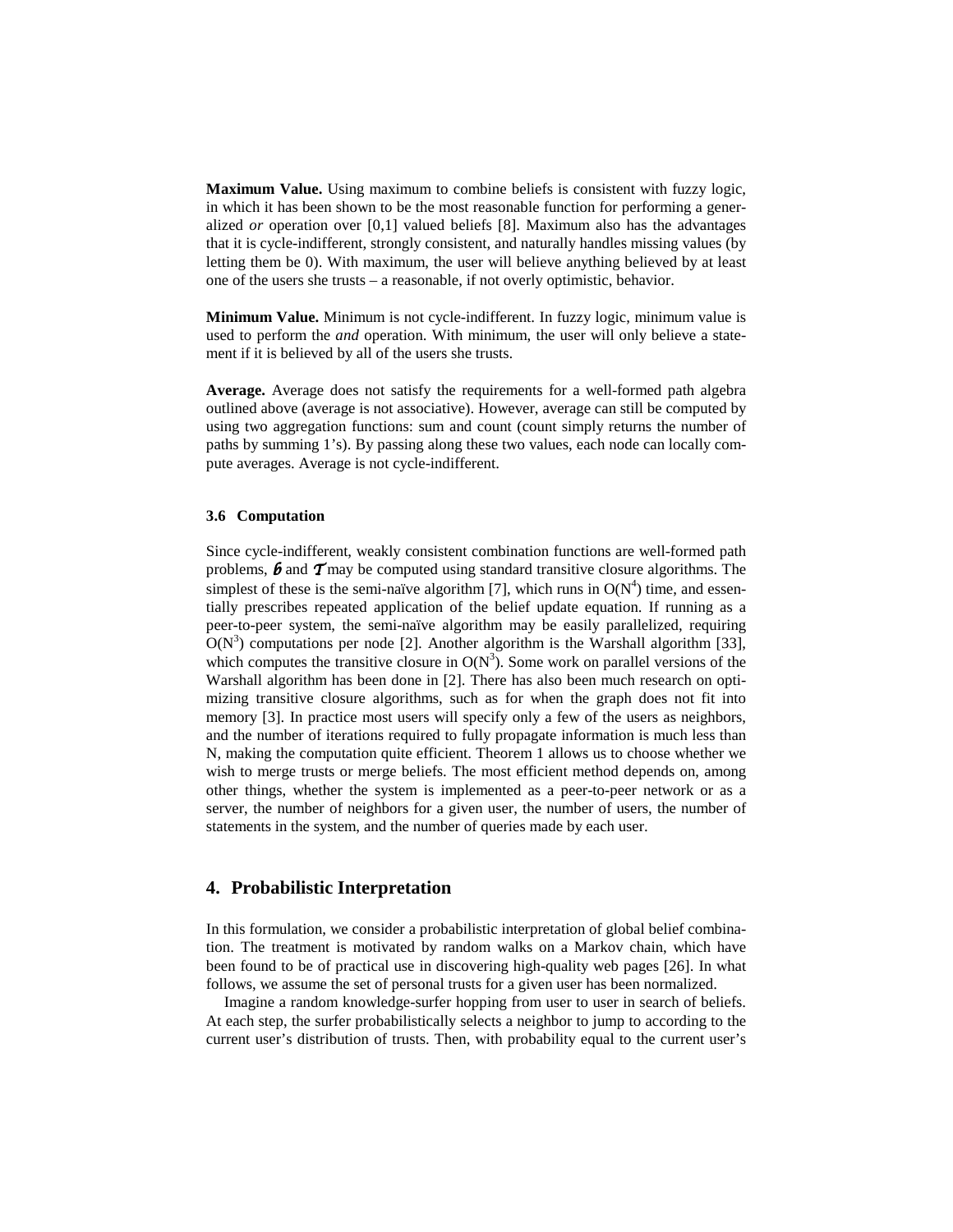belief, it says "yes, I believe in the statement". Otherwise, it says "no". Further, when choosing which user to jump to, the random surfer will, with probability  $\lambda_i \in [0,1]$ , ignore the trusts and instead jump directly back to the original user, *i*. We define a combination method to have a *global probabilistic interpretation* if it satisfies the following:

1)  $\mathcal{T}_{ij}$  is the probability that, at any given step, user *i*'s random surfer is at user *j*.

2)  $\mathcal{L}_i$  is the probability that, at any given step, user *i*'s random surfer says "yes".

The convergence properties of such random walks are well studied;  $\boldsymbol{b}$  and  $\boldsymbol{\mathcal{T}}$  will converge as long as the network is irreducible and aperiodic [24].  $\lambda_i$  can be viewed as a *self-trust*, and specifies the weight a user gives to her own beliefs and trusts. The behavior of the random knowledge-surfer is very similar to that of the intelligent surfer presented in [32], which is a generalization of PageRank that allows non-uniform transitions between web pages. What personalizes the calculation to user  $i$  is the random restart, which "grounds" the surfer to *i*'s trusts. The resulting trusts may be drastically different than using PageRank, since the number of neighbors will typically be small.

#### **4.1 Computation**

User *i*'s trust in user *j* is the probability that her random surfer is on a user *k*, times the probability that the surfer would transition to user *j*, summed over all *k*. Taking  $\lambda_i$  into account as well, we have  $\mathcal{T}_{ij} = \lambda_i \delta(i - j) + (1 - \lambda_i) \sum_k \mathcal{T}_{ik} t_{kj}$ ,

where  $\delta(0)=1$  and  $\delta(x\neq0)=0$  and each row of **t** is normalized. In matrix form:

$$
\mathcal{T}_i = \lambda_i \mathbf{I}_i + (1 - \lambda_i) \mathcal{T}_i \mathbf{T} , \qquad (1)
$$

where  $I_i$  is the  $i^{\text{th}}$  row of the identify matrix. In order to satisfy the global probabilistic interpretation,  $\boldsymbol{\beta}$  must be the probability that user *i*'s random surfer says "yes". This is the probability that it is on a given user times that user's belief in the statement:

$$
\tilde{\boldsymbol{\beta}_i} = \sum_k \boldsymbol{\mathcal{T}}_{ik} \boldsymbol{b}_k \,, \quad \text{or,} \quad \boldsymbol{\beta}_i = \boldsymbol{\mathcal{T}}_i \mathbf{b} \tag{2}
$$

#### **4.2 Local Belief and Trust Merging**

As in section 3.1, we wish to perform this computation using only local information. We show that this is possible in the special case where  $\lambda_i = \lambda$  is constant. Unrolling Equation 1:

$$
\mathcal{T} = \lambda \Big[ \sum_{m=0}^{\infty} \left( 1 - \lambda \right)^m \mathbf{T}^m \Big]. \tag{3}
$$

Note that  $T^0$ =**I**. Substituting into Equation 2,

-

$$
\mathbf{\boldsymbol{b}} = \lambda \Big[ \sum_{m=0}^{\infty} \big( 1 - \lambda \big)^m \mathbf{T}^m \Big] \mathbf{b} \,, \tag{4}
$$

which is satisfied by the recursive definition:

$$
\mathbf{\delta} = \lambda \mathbf{b} + (1 - \lambda) \mathbf{T} \mathbf{\delta}
$$
 (5)

Thus we find that in order to compute her merged belief, each user needs only to know her personal belief, and the merged beliefs of her neighbors. Besides having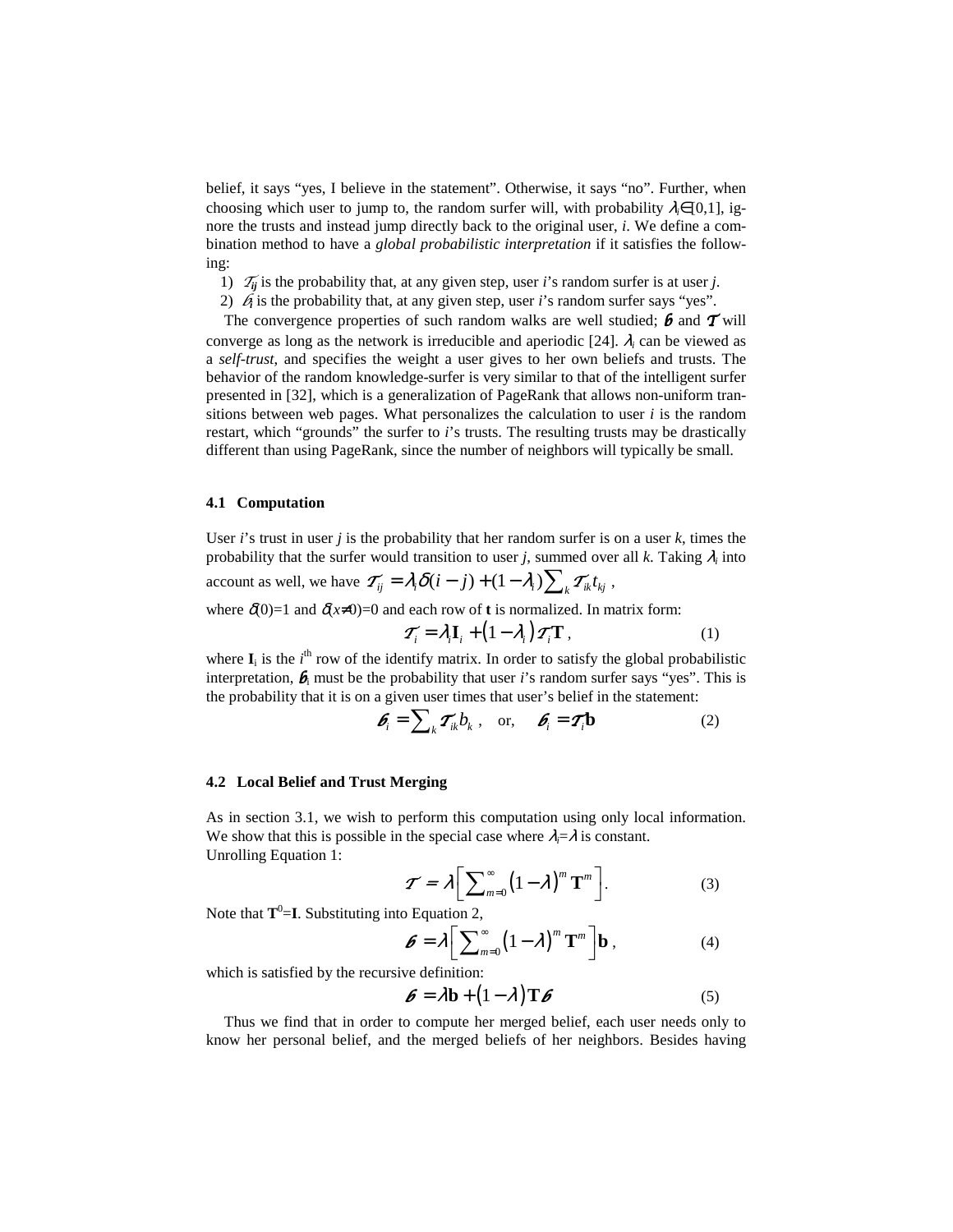intuitive appeal, it has a probabilistic interpretation as well: user *i* selects a neighbor probabilistically according to her distribution of trust, **T**<sup>i</sup> , and then, with probability (1 λ), accepts that neighbor's (merged) belief, and with probability  $\lambda$  accepts her own belief. Further, Equation 3 is also equivalent to the following, which says that a user may compute her merged trusts knowing only the merged trusts of her neighbors:

$$
\mathcal{T} = \lambda \mathbf{I} + (1 - \lambda) \mathbf{T} \mathcal{T} \tag{6}
$$

The probabilistic interpretation for belief combination is essentially taking the weighted average of the neighbors' beliefs. We will thus refer to this belief combination as *weighted average* for the remainder of the paper. Note that for weighted average to make sense, if the user has not specified a belief we need to impute the value. Techniques such as those used in collaborative filtering [30] and Bayesian networks [13] for dealing with missing values may be applicable. If only relative rankings of beliefs are necessary, then it may be sufficient to use 0 for all unspecified beliefs.

### **5. Similarity of Probabilistic and Path Interpretations**

There are clearly many similarities between the probabilistic and path interpretations. In both, beliefs may be merged by querying neighbors for their beliefs, multiplying (or concatenating) those by the trust in each neighbor, and adding (or aggregating) them together. Both interpretations also allow the computation of merged beliefs by first merging trusts. If we let the aggregation function be addition, and the concatenation function be multiplication, then the only difference between the two interpretations is due to the factor,  $\lambda$ . If  $\lambda = 0$ , then Equation 5 for computing **b** is functionally the same as the algorithm for computing  $\boldsymbol{b}$  in the path algebra interpretation. However, consider this: If  $\lambda$  is 0 then Equation 1 for computing  $\boldsymbol{\tau}_i$  simply finds the primary eigenvector of the matrix **T**. Since there is only one primary eigenvector, this means that  $T_i$  would be the same for all users (assuming the graph is aperiodic and irreducible). How do we reconcile this with the path algebra interpretation, in which we expect different trust vectors per user? The answer is that the corresponding path algebra combination function is not cycle indifferent, and as a result the user's personal beliefs will get "washed out" by the infinite aggregation of other users' beliefs. Hence, as in the probabilistic interpretation, all users would end up with the same merged beliefs.

Both methods share similar tradeoffs with regards to architectural design. They may easily be employed in either a peer-to-peer or client-server architecture. We expect the system to be robust because a malicious user will be trusted less over time. Further, since the default trust in a user is 0, it is not useful for a user to create multiple pseudonyms, and users are motivated to maintain quality of information.

The web of trust calculation is not susceptible to "link-spamming," a phenomenon in PageRank whereby a person may increase others' trust in him by generating hundreds of virtual personas which all trust him. In PageRank, the uniform random jump of the surfer means that each virtual persona is bestowed some small amount of PageRank, which they 'give' to the spammer, thus increasing her rank. With a web of trust, this technique gains nothing unless the user is able to convince others to trust her virtual personas, which we expect will only occur if the personas actually provide useful information.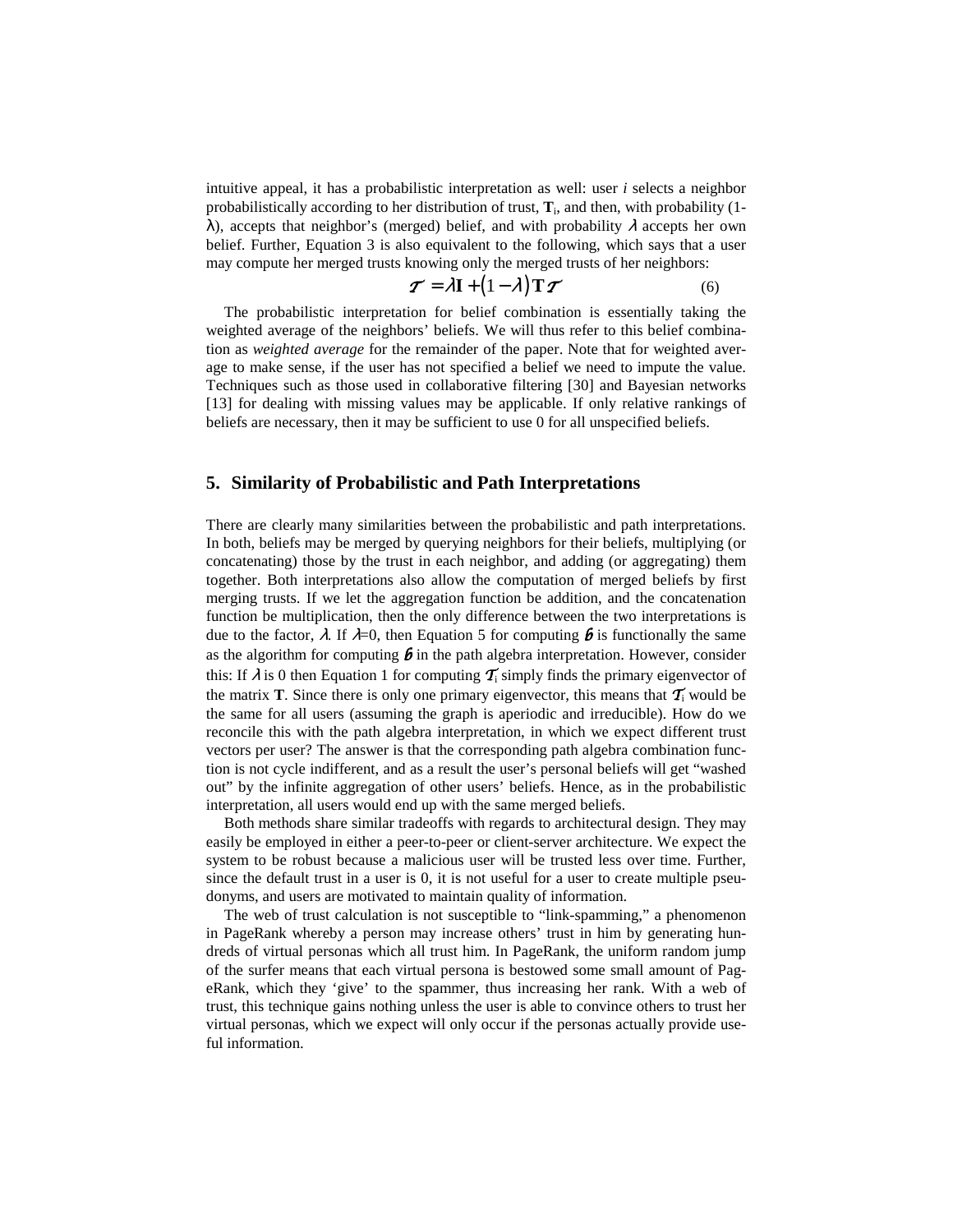### **6. Experiments**

In this section, we measure some properties of belief combination using the methods from this paper. We present two sets of experiments. The first uses a real web of trust, obtained from Epinions (www.epinions.com), but uses synthetic values for personal beliefs and trusts. We wanted to see how *maximum* (path interpretation) compared with *weighted average* (probabilistic interpretation) for belief combination. We also wanted to see what quality of user population is necessary for the system to work well, and what happens if there are mixes of both low and high quality users. Finally, these methods would have little practical use if we required that users be perfect at estimating trusts of their neighbors, so we examine the effect that varying the quality of trust estimation has on the overall accuracy of the system. For the second experiment, we implemented a real-world application, now available over the web (BibServ, www.bibserv.org). BibServ provides us with both anecdotal and experimental results.

#### **6.1 Experiments with the Epinions Web of Trust**

For these experiments, we used the web of trust obtained from Epinions, a useroriented product review website. In order to maintain quality, Epinions encourages users to specify which other users they trust, and uses the resulting web of trust to order the product reviews seen by each person 3 . In order to perform experiments, we needed to augment the web of trust with statements and real-valued trusts.

We expected the information on the Semantic Web to be of varying quality, so we assigned to each user *i* a *quality*  $\gamma \in [0,1]$ . A user's quality determined the probability that a statement by the user was true. Unless otherwise specified, the quality of a user was chosen from a Gaussian distribution with  $\mu = 0.5$  and  $\sigma = 0.25$ . These parameters are varied in the experiments below.

The Epinions web of trust is Boolean, but our methods require real-valued trusts. We expected that over time, the higher a user's quality, the more they were likely to be trusted. So, for any pair of users *i* and *j* where *i* trusts *j* in Epinions:

 $t_{ij}$  = uniformly chosen from  $[\max(\gamma_f - \delta_{ij}, 0), \min(\gamma_f + \delta_{ij}, 1)]$  (7)

where  $\gamma$  is the quality of user *i* and  $\delta_{ij}$  is a noise parameter that determines how accurate users were at estimating the quality of the user they were trusting. We supposed that a user with low quality was bad at estimating trust, so for these experiments we let  $\delta_i = (1-\gamma_i)$ .

We generated a random world that consisted of 5000 true or false "facts" (half of the facts were false). Users' statements asserted the truth or falsity of each fact (there were thus 10,000 possible statements, 5000 of which were correct). A user's personal belief  $(b_i)$  in any statement she asserted was 1.0.

The number of statements made by a user was equal to the number of Epinions re-

 $3$  The trust relationships can be obtained by crawling the site, as described in [31]. Though the full graph contains 75,000 users, we restricted our experiments to the first 5000 users (by crawl-order), which formed a network of 180,000 edges.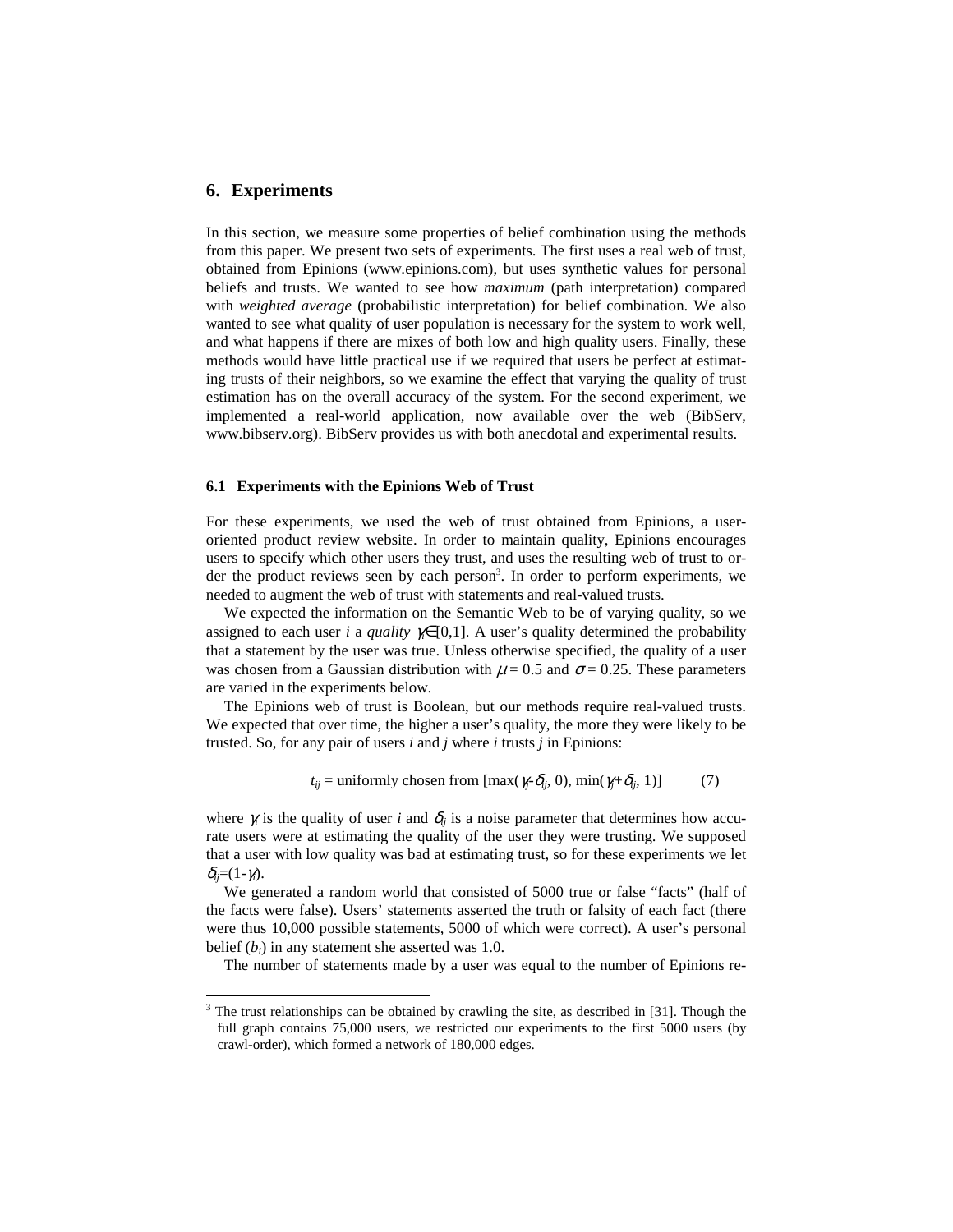Table 1: Average precision and recall for various belief combination functions, and their standard deviations.

| <b>Comb. Function</b> | <b>Precision</b> | Recall          |
|-----------------------|------------------|-----------------|
| Maximum               | $0.87 \pm 0.13$  | $0.98 \pm 0.13$ |
| Weighted Average      | $0.69 \pm 0.06$  | $0.98 \pm 0.15$ |
| Local                 | $0.57 \pm 0.13$  | $0.44 \pm 0.32$ |
| Random                | $0.51 \pm 0.05$  | $0.99 \pm 0.11$ |

views that user wrote. The few users with highest connectivity tended to have written the most reviews, while the majority of users wrote few (or none).

For each fact, each user computed her belief that the fact was true and her belief that the fact was false. For each user *i*, Let  $S_i$  be the set of statements for which  $\mathcal{D}_i > \tau$ . If a user had non-zero belief that a fact was true and a non-zero belief that a fact was false, we used the one with highest belief. Let  $G_i$  be the set of correct statements "reachable" by user *i* (A statement is reachable if there is a path in the web of trust from user *i* to at least one user who has made the statement). Then  $S_i \cap G_i$  is the set of statements that user *i* correctly believed were true, so *precision*<sub>*i*</sub> =  $|S_i \cap G_i| / |S_i|$  and *recall*<sub>*i*</sub> =  $|S_i \cap G_i|$  /  $|G_i|$ . Precision and recall could be traded off by varying the belief threshold, τ. We present precision and recall results averaged over all users, and at the highest recall by using  $\tau=0$ .

**Comparing Combining Functions**. In Table 1, we give results for a variety of belief combination functions. The combination functions *maximum* and *weighted average* are the same as introduced earlier (unless otherwise specified,  $\lambda$  is 0.5 for weighted average). With *random*,  $\mathcal{T}_{ij}$  was chosen uniformly from [0,1]. Since the average quality is 0.5, half of the facts in the system are true, so *random* led to a precision of (roughly) 0.5. *Local* means that a user incorporated only the personal beliefs of her immediate neighbors, and resulted in a precision of

0.57. *Weighted average* and *maximum* significantly outperformed the baseline functions, and *maximum* outperformed *weighted average*. We found that (data not presented) the precision differed only slightly between users with high quality and users with low quality. We believe this is because a low quality user would still have good combined beliefs if all of her neighbors had good combined beliefs.

**Varying the Population Quality.** It is important to understand how the average precision is affected by the quality of the users. We explored this by varying  $\mu$ , the



Figure 3: Average precision  $(\pm \sigma)$  for *maximum* and *weighted average*.

average population quality (see Figure 3). Overall, m*aximum* significantly outperformed *weighted average* (p<0.01), with the greatest difference at low quality.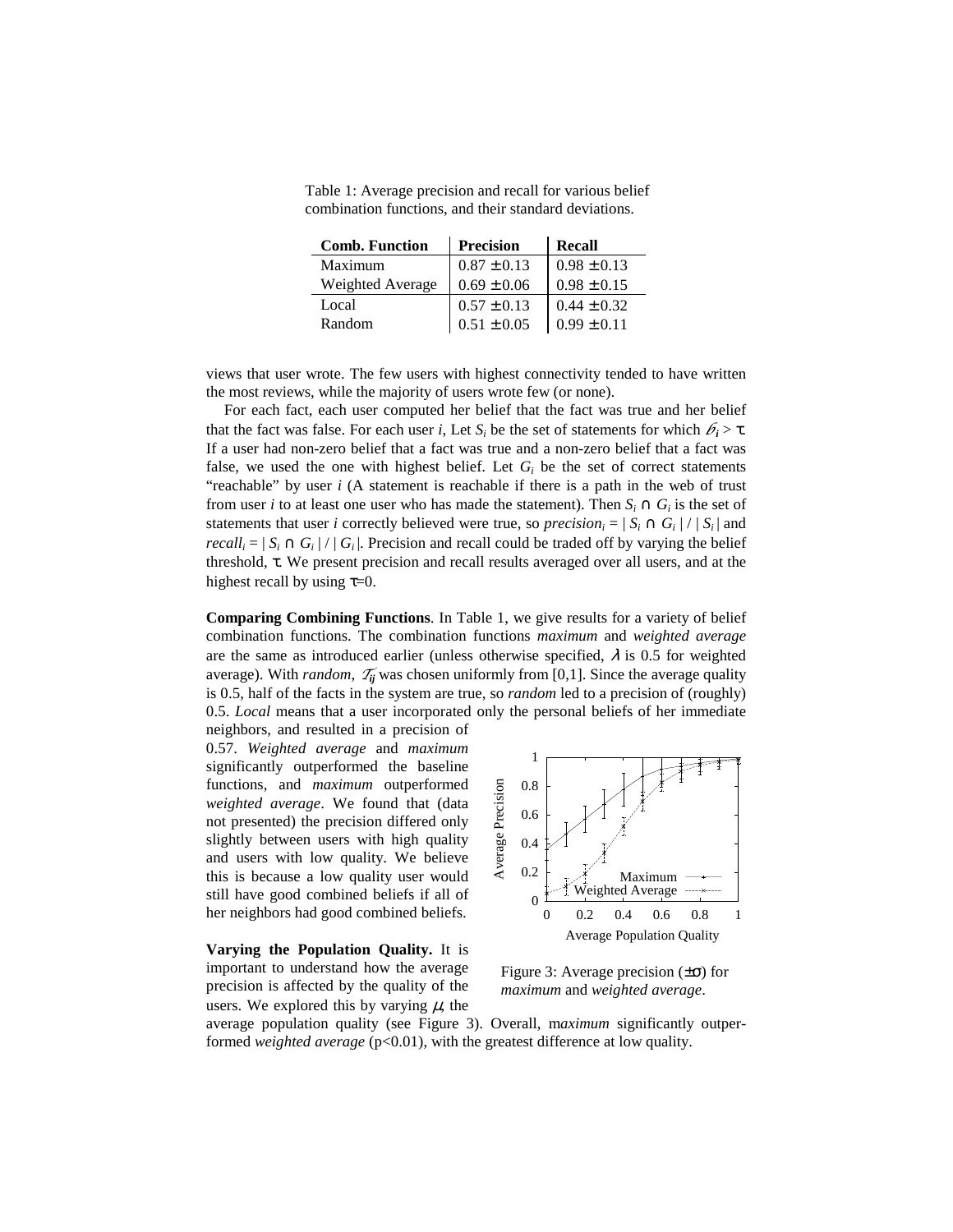

Figure 4: Effect of  $\lambda$  on the precision when combining with *weighted average*.

Figure 5: Precision for various fractions of good people in the network, using *maximum* belief combination.

We also explored the effect of varying λ for *weighted average*. In Figure 4, we see that  $\lambda$  had only a small effect on the results. We found that the better the population, the lower  $\lambda$  should be, which makes sense because in this case, the user should put high trust in the population. Because *maximum* seemed to consistently outperform *weighted average*, and has the additional advantage of being cycle-indifferent and producing absolute beliefs, we restricted the remaining experiments to it.

**Good and Bad Users.** To measure the robustness of the network to bad (or simply clueless) users, we selected user qualities from two Gaussian distributions, with means of 0.25 (*bad*) and 0.75 (*good*) (both had the same standard deviation as earlier, 0.25). We varied the fraction of users drawn from each distribution.

We found the network to be surprisingly robust to bad users (see Figure 5). The average precision was very high (80-90%) when only 10-20% of the users were good. Consider also the network for which the fraction of good people is 0.5. This network has the same average population quality as the network used for Table 1, except in this case the population is drawn from a bimodal distribution of users instead of a unimodal distribution. The result is a higher precision, which shows that it is better to have a few good users than many mediocre ones.

**Varying Trust Estimation Accuracy.** We also investigated how accurate the trusts must be in order to maintain good quality beliefs. We let the trust noise parameter be the same for all users  $(\delta_i = \delta)$ and varied  $\delta$  (see Equation 7). Note that when  $\delta = 0$ ,  $t_{ij}$  was  $\gamma_j$ , and when  $\delta = 1$ ,  $t_{ij}$  was chosen uniformly from [0,1]. Figure 6 shows the average precision for various values of  $\delta$ . Even with a noise level of 0.3, acceptable precision (>80%) was maintained.



Figure 6: Effect of varying the quality of trust estimation.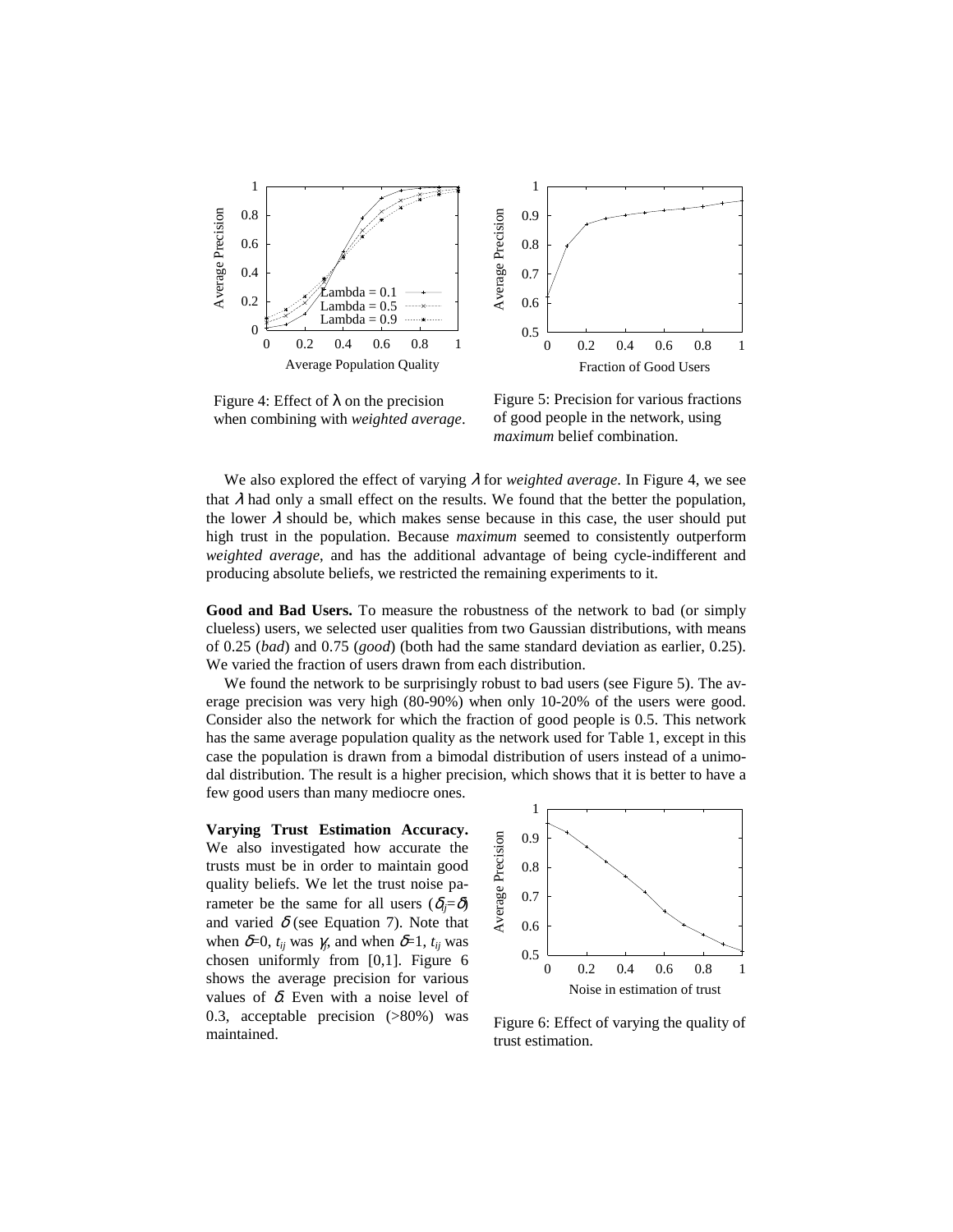The results show that the network is robust to noise and low quality users. Also, *maximum* outperformed *weighted average* in these experiments.

#### **6.2 Experiments with the BibServ Bibliography Server**

We have implemented our belief and trust combination methods in our BibServ system, which is publicly accessible at www.bibserv.org. BibServ is a bibliography service that allows users to search for bibliography entries for inclusion in technical publications. Users may upload and maintain their bibliographies, create new entries, use entries created by others, and rate and edit any entry.

**Why Bibliographies?** We felt that bibliographies have many characteristics that make them a good starting point for our research into the Semantic Web. The bibliography domain is simple, yet gives rise to all of the issues of information quality, relevance, inconsistency, and redundancy that we desire to research. The BibServ beta site currently has 70 users, drawn mainly from the UW computer science department and IBM Almaden, and over half a million entries, of which 18000 entered by the users.

**Implementation.** BibServ is implemented as a centralized server, so we chose to store the merged trusts  $\boldsymbol{\mathcal{T}}$  and compute the merged beliefs as needed. This requires O(NM) space. Since there are many more bibliography entries than users, this is much less than the  $O(M^2)$  space that would be required if we instead stored the merged beliefs.

By our definition, a user's merged belief in a bibliography entry represents the quality and relevance of that entry to them. Hence, search results are ordered by belief. 4 The computation of merged trusts and beliefs is implemented in SQL and, in the case of beliefs, is incorporated directly into the search query itself. The overhead of computing beliefs is typically less than 10% of the time required to perform the query itself. Experiments were performed using weighted average  $(\lambda=0.5)$  as well as maximum as belief combination functions.

**Belief as Quality and Relevance.** The relation of belief combination to BibServ is as follows. When performing a search on BibServ, a user presumably is looking for a good bibliographic entry (e.g. has all of the important fields filled in correctly) that is related to her own field of study. Our concept of "belief" corresponds to this – a good and relevant entry should have high belief. We treat each entry as a statement. Users may set their beliefs explicitly, and we implicitly assume a belief of 1.0 for any entry in their personal bibliography (unless otherwise explicitly rated). This forms the vector **b** for each entry. BibServ users are also presented with a list of other users whom they may rate. A high rating is intended to mean they expect the user to provide entries which are high quality and relevant. This forms the trust matrix **T**.

**Experimental Results**. We asked BibServ users to think of a specific paper they were interested in, and use BibServ to search for it using keywords. We returned the search

<sup>4</sup> Incorporating traditional measures of query relevance (for instance, TFIDF) may lead to a better ordering of entries. One probabilistic-based technique for this is that of querydependent PageRank [32].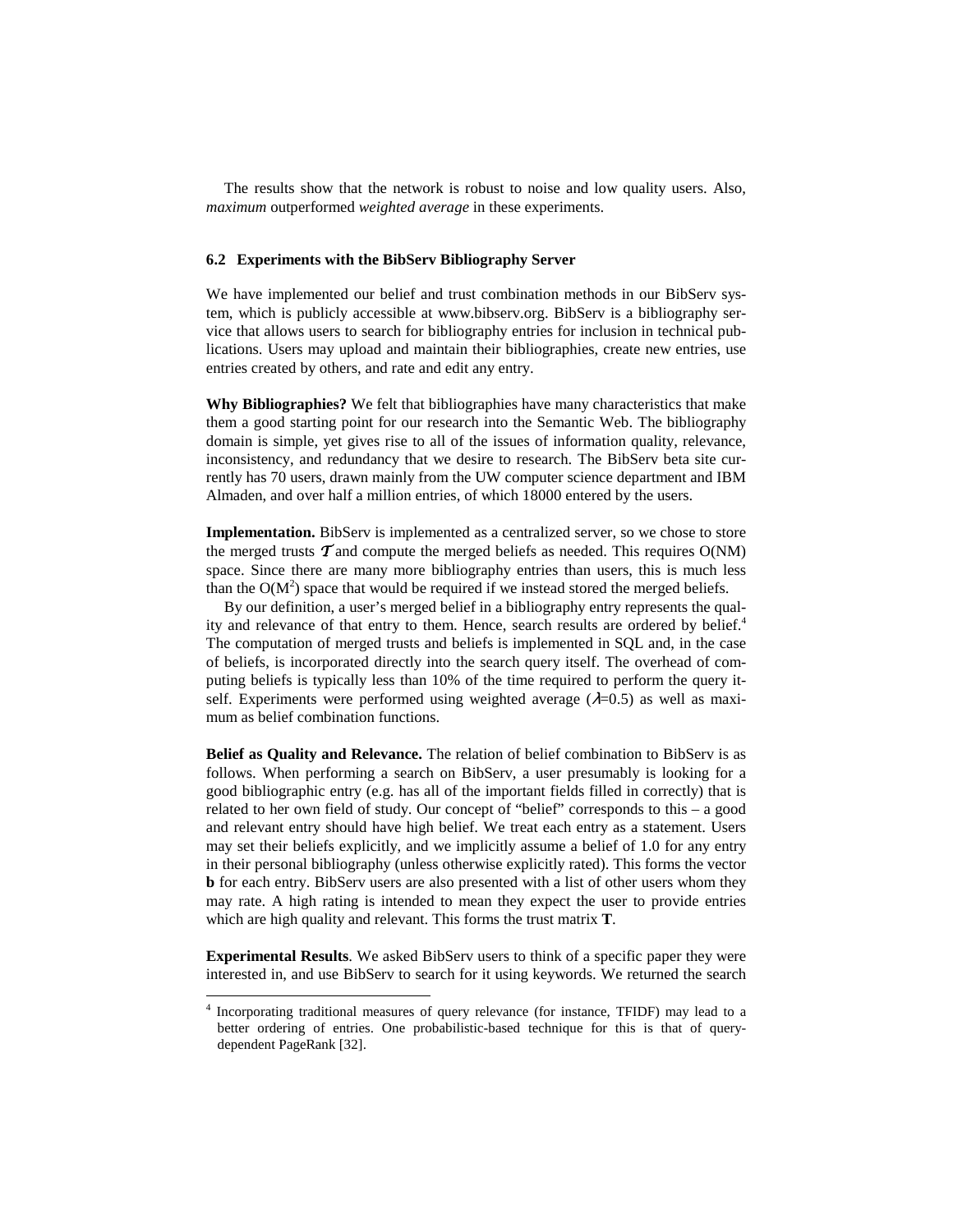results in random order, and asked the user to rate each result for quality (0-5) and relevance (either "yes, this is the paper I was looking for" or "no, this is not"). We required the user to make the search general enough to return at least 5 entries, and to rate them all. We used two metrics to evaluate the results. The first is whether there was a correlation between beliefs and either the rated quality or relevance of the entries. In many cases, such as ordering search results, we only care whether the best *k* results may be determined by belief. We thus calculated the ratio of the average rating of the top *k* results (ordered by belief) vs. the average rating of all results. Unfortunately, we could do this experiment with only a small number of users. The data set consists of 405 ratings of quality and relevance on 26 searches by 13 users. The average user involved in the study specified 9 trusted users. Because the results are based on a small quantity of data, they should at best be considered preliminary.

The highest correlation was obtained with weighted average, which produced beliefs that had a correlation of 0.29 with the quality ratings ( $\lambda=0.03$ ). The other correlations were 0.10 (weighted average vs. relevance), 0.16 (maximum vs. quality), and -0.01 (maximum vs. relevance). These results are not as positive as we had hoped for. Many factors can contribute to a low correlation, such as having little variance in the actual quality and relevance of the entries. Currently, almost all of the entries in Bib-Serv are related to computer science, and all of the users are computer scientists, so the web of trust gives little predictive power for relevance. We expect that as BibServ accumulates users and publications on more varying topics, the correlation results will improve.

The average ratio of the top *k* results to the rating of all results (across different searches) for relevance ranged from 1.2 to 1.6 for a variety of *k* (1-5) and for either belief combination function. The average ratio ranged from 0.96 to 1.05 for quality. The ratio rapidly tended toward 1.0 as *k* increased, indicating that, while belief was a good indicator for relevance, the data contained a lot of noise (making it possible only to identify the very best few entries, not order them all). This is consistent with the low relevance correlation found above.

The most interesting result of these experiments was with regard to  $\lambda$ . We found that the best results when measuring beliefs vs. quality ratings were when  $\lambda$  was very small, though still non-zero. On the other hand, the best results for relevance were when  $\lambda$  was very large, though not equal to one. This indicated that 1) Most users shared a similar metric for evaluating the quality of a bibliography entry, and 2) Users had a widely varying metric for evaluating an entry's relevance. The best  $\lambda$  was not 0 or 1, indicating that both information from others and personalized beliefs were useful.

### **7. Related Work**

The idea of a *web of trust* is not new. As mentioned, it is used by Epinions for ordering product reviews. Cryptography also makes use of a web of trust to verify identity [10]. In Abdul-Rahman's system, John's trust in Jane, and John's trust in Jane's ability to determine who is trustworthy, are separate, though discrete and only qualitatively valued [1]. Such a separation would be interesting to consider in our framework as well.

The analog of belief combination for the WWW is estimating the quality and rele-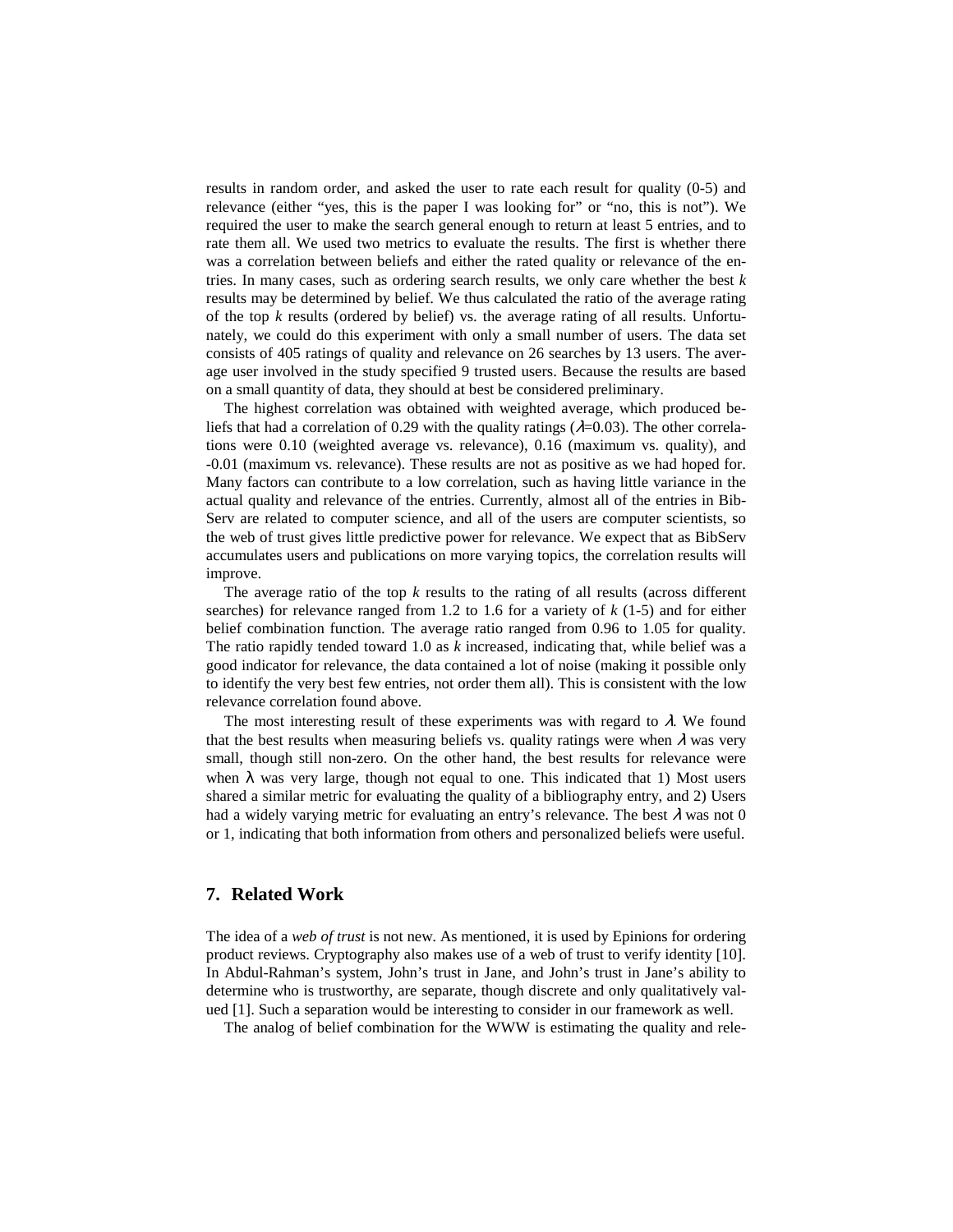vance of web pages. Information retrieval methods based solely on the content of the page (such as TFIDF [20]) are useful, but are outperformed by methods that also involve the connectivity between pages [12][23][26].

Gil and Ratnaker [19] present an algorithm that involves a more complex, though qualitative, form of trust based on user annotations of information sources, which are then combined. One shortcoming of such an approach is that it derives values of "trustworthiness" that are not personalized for the individual using them, requiring all users – regardless of personal values – to agree on the credibility of sources. Secondly, by averaging the statements of many users, the approach is open to a malicious attacker who may submit many high (or low) ratings for a source in order to hide its true credibility. By employing a web of trust, our approach surmounts both of these difficulties (assuming users reduce their trust in a user that provides poor information).

Kamvar et. al's EigenTrust algorithm [21], which computes global trusts as a function of local trust values in a peer-to-peer network, is very similar to our probabilistic interpretation of trusts presented in section 4. One key difference is that we allow trusts and beliefs to vary; they are personalized for each user based on her personal trusts. In contrast, EigenTrust computes a global trust value (similar to PageRank) and emphasizes security against malicious peers who aim to disturb this calculation.

Pennock et. al. looked at how web-based artificial markets may combine the beliefs of their users [29]. Social network algorithms have been applied to webs of trust in order to identify users with high network influence [16][31]. Applying the same methods to the Semantic Web's web of trust may prove fruitful in identifying useful contributors, highly respected entities, etc. Also in a similar vein is the ReferralWeb project, which mines multiple sources to discover networks of trust among users [22]. Also interesting is collaborative filtering [30], in which a user's belief is computed from the beliefs of users she is similar to. This can be seen as forming the web of trust implicitly, based solely on similarity of interests.

## **8. Future Work**

In this work, we assumed that statements are independent. We would like to investigate how dependencies between statements may be handled. For example, if we consider a taxonomy to be a set of class-subclass relationships, and consider each relationship to be an independent statement, then merging such taxonomy beliefs is not likely to lead to a useful taxonomy. We would like to be able to merge structural elements like taxonomies; [14] and [15] may provide useful insights into possible solutions.

The path algebra and probabilistic interpretations were shown to be nearly identical, and the probabilistic interpretation is a generalization of PageRank. Considering PageRank works so well on web pages, it would be interesting to apply the ideas developed here back to the WWW for the purposes of ranking pages. For instance, might we find it useful to replace the sum with a maximum in PageRank? In general, we would like to consider networks in which not all users employ the same belief combination function, perhaps by modifying the global interpretation in order to relax the requirements put on the concatenation and aggregation functions.

There are many tradeoffs between computation, communication, and storage requirements for the different architectures (peer to peer, central server, hierarchical,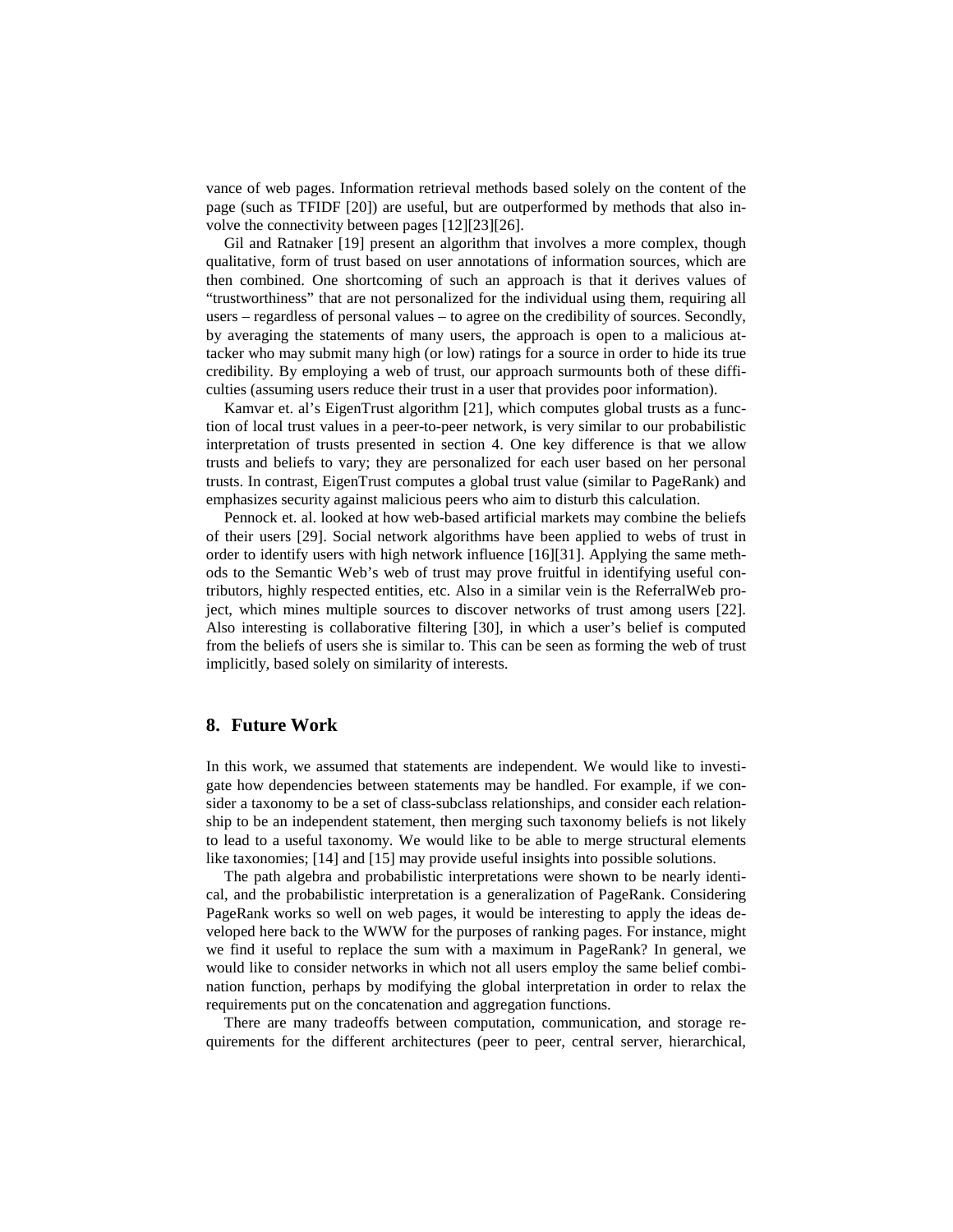etc.), algorithms (semi-naïve, Warshall, etc.), and strategies (merge beliefs on demand, store all beliefs, etc.). We would like to formalize these tradeoffs for better understanding of the efficiency of the various architectures.

We considered only single valued beliefs and trusts. In general, a belief could actually be multi-valued, representing a magnitude in multiple dimensions, such as 'truth', and 'importance', and 'novelty'. We would also like to consider multi-valued trusts, such as those used by Gil and Ratnakar [19], which may represent similar dimensions as beliefs (but applied to users). It may be possible to combine beliefs and trusts into one concept, 'opinion', which may be similarly applied to both statements and users. Similarly, we would also like to allow users to specify *topic-specific* trusts. With topicspecific trusts, the normalized sum combination function would probably be similar to query-dependent PageRank [32].

### **9. Conclusions**

If it is to succeed, the Semantic Web must address the issues of information quality, relevance, inconsistency and redundancy. This is done on today's Web using algorithms like PageRank, which take advantage of the link structure of the Web. We propose to generalize this to the Semantic Web by having each user specify which others she trusts, and leveraging this "web of trust" to estimate a user's belief in statements supplied by any other user. This paper formalizes some of the requirements for such a calculus, and describes a number of possible models for carrying it out. The potential of the approach, and the tradeoffs involved, are illustrated by experiments using data from the Epinions knowledge-sharing site, and from the BibServ site we have set up for collecting and serving bibliographic references.

## **10. Acknowledgements**

An off-hand discussion with Jim Hendler at the Semantic Web Workshop at WWW 2002 provided the initial impetus for this work. We also thank Ramanathan Guha for discussions on the web of trust and James Lin for his help with BibServ's site design. This research was partially supported by an IBM Ph.D. Fellowship to the first author, and by ONR grant N00014-02-1-0408.

### **References**

- [1] Abdul-Rahman, A., & Hailes, S. (1997). A distributed trust model. *Proceedings of New Security Paradigms Workshop* (pp. 48-60).
- [2] Agrawal, R., & Jagadish, H. V. (1988). Multiprocessor transitive closure algorithms. *Proceedings of the International Symposium on Databases in Parallel and Distributed Systems* (pp. 56-66). Austin, TX.
- [3] Agrawal, R., Dar, S., & Jagadish, H. V. (1990). Direct transitive closure algorithms: Design and performance evaluation. *ACM Transactions on Database Systems*, *15*, 427-458.
- [4] Agresti, A. (1990). *Categorical data analysis*. New York, NY: Wiley.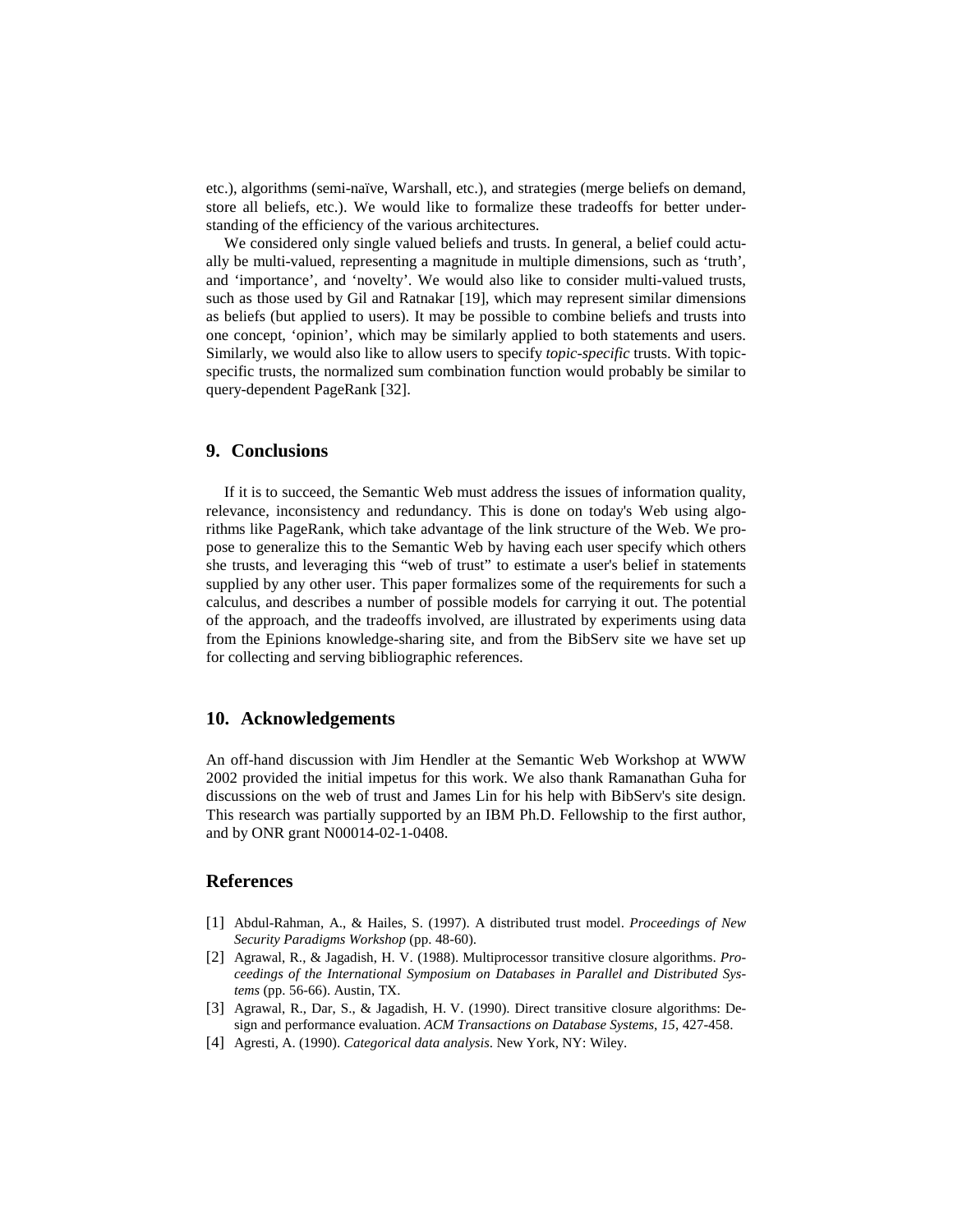- [5] Aho, A. V., Hopcroft, J. E., & Ullman, J. D. (1974). *The design and analysis of computer algorithms*. Reading, MA: Addison-Wesley.
- [6] Ankolekar, A., Burstein, M. H., Hobbs, J. R., Lassila, O., Martin, D., McDermott, . V., McIlraith, S. A., Narayanan, S., Paolucci, M., Payne, T. R., & Sycara, K. P. (2002). Damls: Web service description for the Semantic Web. *International Semantic Web Conference* (pp. 348-363).
- [7] Bancilhon, F. (1985). Naive evaluation of recursively defined relations. *On Knowledge Base Management Systems (Islamorada)* (pp. 165-178).
- [8] Bellman, R., & Giertz, M. (1973). On the analytic formalism of the theory of fuzzy sets. *Information Sciences*, *5*, 149-156.
- [9] Berners-Lee, T., Hendler, J., & Lassila, O. (May 2001). The Semantic Web. *Scientific American*.
- [10]Blaze, M., Feigenbaum, J., & Lacy, J. (1996). Decentralized trust management. *Proceedings of the 1996 IEEE Symposium on Security and Privacy* (pp. 164-173). Oakland, CA.
- [11]Carre, B. (1978). *Graphs and networks*. Oxford: Claredon Press.
- [12]Chakrabarti, S., Dom, B., Gibson, D., Kleinberg, J., Raghavan, P., & Rajagopalan, S. (1998). Automatic resource compilation by analyzing hyperlink structure and associated text. *Proceedings of the Seventh International World Wide Web Conference* (pp. 65-74). Brisbane, Australia: Elsevier.
- [13]Chickering, D. M., & Heckerman, D. (1997). Efficient approximations for the marginal likelihood of Bayesian networks with hidden variables. *Machine Learning*, *29*, 181-212.
- [14] Doan, A., Madhavan, J., Domingos, P., & Halevy, A. Y. (2002). Learning to Map between Ontologies on the Semantic Web. *Proceedings of the Eleventh International World Wide Web Conference* (pp. 662-673).
- [15]Doan, A., Domingos, P., & Halevy, A. (2001). Reconciling schemas of disparate data sources: A machine-learning approach. *Proceedings of the 2001 ACM SIGMOD International Conference on Management of Data* (pp. 509-520). Santa Barbara, CA: ACM Press.
- [16]Domingos, P., & Richardson, M. (2001). Mining the network value of customers. *Proceedings of the Seventh ACM SIGKDD International Conference on Knowledge Discovery and Data Mining* (pp. 57-66). San Francisco, CA: ACM Press.
- [17]French, S. (1985). Group consensus probability distributions: A critical survey. In J. M. Bernardo, M. H. DeGroot, D. V. Lindley and A. F. M. Smith (Eds.), *Bayesian statistics 2*, 183-202. Amsterdam, Netherlands: Elsevier.
- [18]Genest, C., & Zidek, J. V. (1986). Combining probability distributions: A critique and an annotated bibliography. *Statistical Science*, *1*, 114-148.
- [19]Gil, Y., & Ratnakar, V. (2002). Trusting information sources one citizen at a time. *International Semantic Web Conference* (pp. 162-176). Sardinia,Italy.
- [20]Joachims, T. (1997). A probabilistic analysis of the Rocchio algorithm with TFIDF for text categorization. *Proceedings of the Fourteenth International Conference on Machine Learning (ICML-97)* (pp. 143-151). San Francisco, CA: Morgan Kaufmann.
- [21]Kamvar, S., Schlosser, M., & Garcia-Molina, H. (2003). The EigenTrust algorithm for reputation management in P2P networks. *Proceedings of the Twelfth International World Wide Web Conference*.
- [22]Kautz, H., Selman, B., & Shah, M. (1997). ReferralWeb: Combining social networks and collaborative filtering. *Communications of the ACM*, *40*, 63-66.
- [23]Kleinberg, J. M. (1998). Authoritative sources in a hyperlinked environment. *Proceedings of the Ninth Annual ACM-SIAM Symposium on Discrete Algorithms* (pp. 668-677). Baltimore, MD: ACM Press.
- [24]Motwani95 Motwani, R., & Raghavan, P. (1995). *Randomized algorithms.* Cambridge University Press.